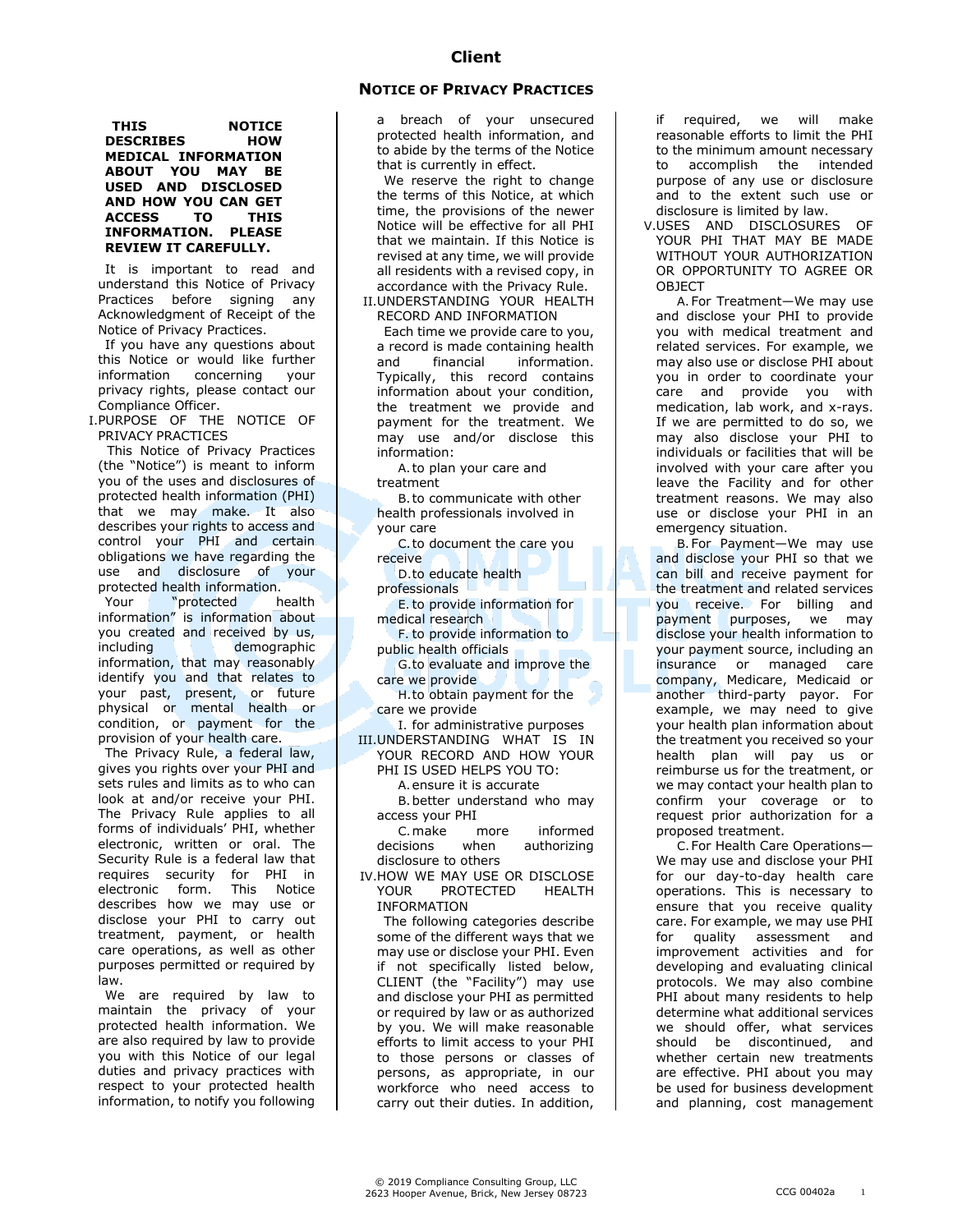analyses, insurance claims management, risk management activities, and in developing and testing information systems and programs. We may also use and disclose information for professional review, performance evaluation, and for training programs. Other aspects of health care operations that may require use and disclosure of your PHI include accreditation, certification, licensing and credentialing activities, review and auditing, including compliance reviews, medical reviews, legal services, and compliance programs. Your PHI may be used and disclosed for the business management and general activities of our Company including resolution of internal grievances, customer service, and due diligence in connection with a sale or transfer of our Company. In limited circumstances, we may disclose your PHI to another health care provider subject to HIPAA for its own health care operations. We may remove information that identifies you so that the PHI may be used to study health care and health care delivery without learning your identity.

D.Business Associates—There may be some services provided by our business associates, such as a billing service, transcription company or legal or accounting consultants. We may disclose your PHI to our business associate so that they can perform the job we have asked them to do. To protect your health information, we require our business associates to enter into a written contract that requires them to appropriately safeguard your information.

E. Providers—Many services provided to you, as part of your care at the Facility are offered by participants in one of our organized healthcare arrangements. These participants may include a variety of providers such as physicians, therapists, psychologists, social workers, and suppliers. We may use and disclose PHI to contact you as a reminder that you have an appointment at a provider.

F. As Required by Law—We will disclose PHI about you when required to do so by federal, state, or local law. The use or disclosure will be made in compliance with the law and will be limited to the relevant requirements of the law. You will be notified, if required by law, of any such uses or disclosures.

G.Public Health Activities—We may disclose your PHI to prevent a serious threat to your health and safety or the health and safety of the public or another person to a public health authority that is authorized by law to collect or receive such information, such as for the purpose of preventing or controlling disease, injury or disability; reporting births, deaths or other vital statistics; reporting child abuse or neglect; notifying individuals of recalls of products they may be using; notifying a person who may have been exposed to a disease or may be at risk of contracting or spreading a disease or condition.

H.Risk of Contracting a Communicable Disease—We may use or disclose PHI about you if you may have been exposed to a communicable disease or may otherwise be at risk of contracting or spreading a disease or condition, so long as we are authorized by law to notify you as necessary in the conduct of a public health intervention or investigation.

I. To Avert a Serious Threat to Health or Safety—We may use and disclose your PHI when necessary to prevent a serious threat to your health or safety or the health or safety of the public or another person. Any disclosure, however, would be to someone able to help prevent the threat.

J. Coroners, Medical Examiners, Funeral Directors— We may disclose PHI to a coroner or medical examiner for identification purposes, determining cause of death or for the coroner or medical examiner to perform other duties authorized by law. We may also disclose medical information to funeral directors as necessary to carry out their duties, as authorized by law.

K.Organ and Tissue Donation— If you are an organ donor, we may disclose PHI to organizations that handle organ procurement to facilitate donation and transplantation.

L. Military and National Security—If required by law, if you are a member of the armed forces, we may (1) use and disclose your

PHI as required by military command authorities or the Department of Veterans Affairs; (2) disclose your PHI to authorized federal officials for the conduct of lawful intelligence, counterintelligence, and other national security activities authorized by law (3) disclose your PHI to authorized federal officials so they may provide protection to the President, other authorized persons, or foreign heads of state or conduct special investigations; (4) use and disclose your PHI for the purpose of a determination by the Department of Veterans Affairs, and/or to foreign military authorities if you are a member of that foreign military service, of your eligibility for benefits.

M.Research Purposes—Your PHI may be used or disclosed for research purposes, but only if the use and disclosure of your information has been reviewed and approved by a special Privacy Board or Institutional Review Board, or if you provide authorization.

N.Workers' Compensation—We may use or disclose your PHI as permitted by laws relating to workers' compensation or related programs.

O.Health Oversight Activities— We may disclose your PHI to a health oversight agency for activities authorized by law, such as audits, investigations, inspections, accreditation, licensure, and disciplinary actions.

P. Reporting Abuse, Neglect, or Domestic Violence—We may disclose your PHI to an appropriate government agency if we believe you may have been the victim of abuse, neglect, or domestic violence. We will only make this disclosure if you agree or when required or authorized by law.

Q.Criminal Activity—We may disclose your PHI if we believe that the use or disclosure is necessary to prevent or lessen a serious and imminent threat to health or safety of you, another person or the public. We may also disclosure PHI if it is necessary for law enforcement officials to identify or apprehend an individual.

R.Legal Proceedings—If you are involved in a lawsuit or a dispute, we may disclose PHI about you in response to a court or administrative order. We may also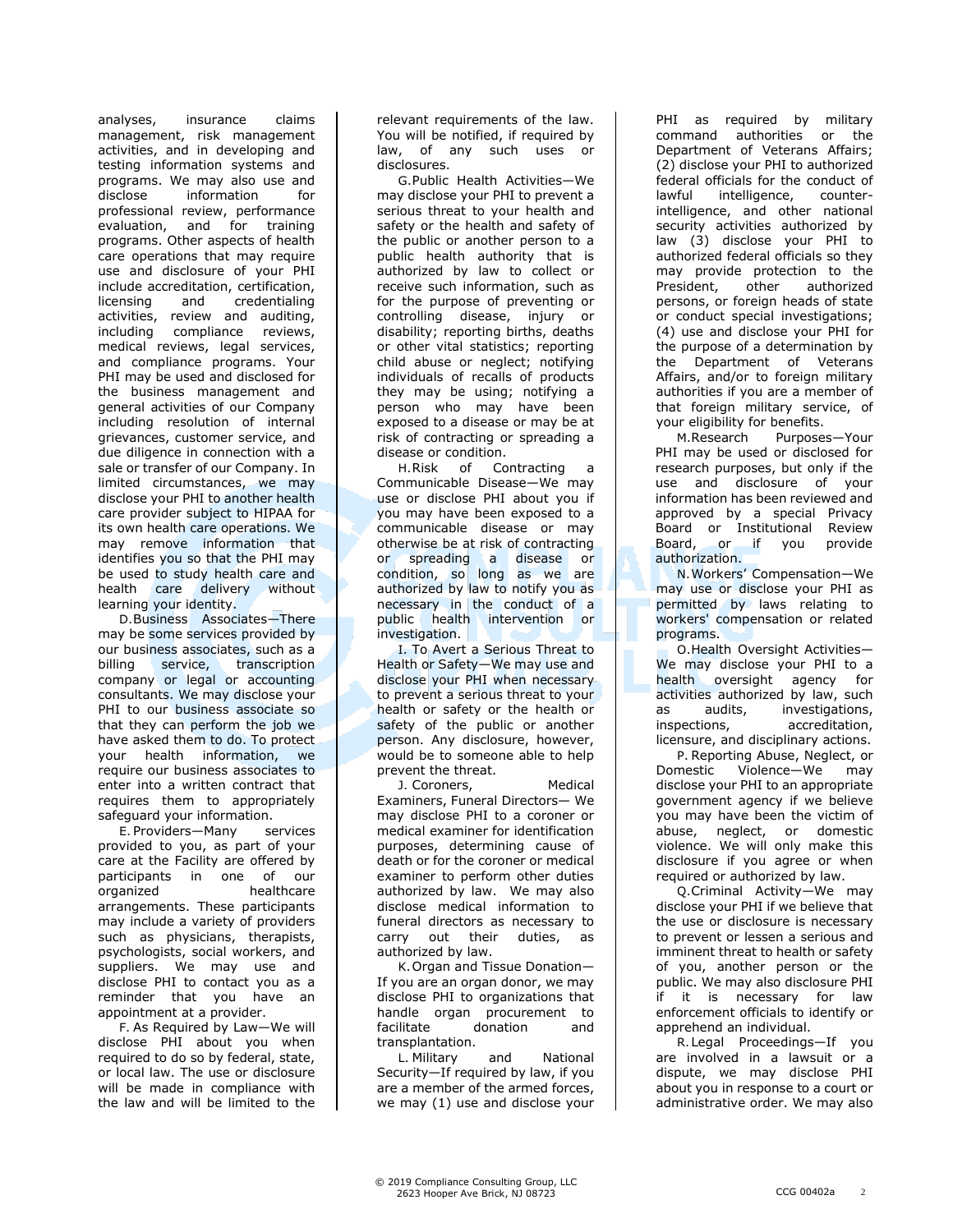disclose PHI about you in response to a subpoena, discovery request, or other lawful process by someone else involved in the dispute, but only if efforts have been made to tell you about the request or to obtain an order protecting the information requested.

S.Law Enforcement—We may disclose PHI when requested by a law enforcement official:

T. In response to a court order, subpoena, warrant, summons or similar process, or otherwise as required by law;

a. To identify or locate a suspect, fugitive, material witness, or missing person;

b.To report gunshot wounds;

c. To report emergencies or suspicious deaths;

d.About you, the victim of a crime if, under certain limited circumstances, we are unable to obtain your agreement;

e.About a death we believe may be the result of criminal conduct;

f. About criminal conduct at our Company;

g. In the contract of the emergency circumstances to report a crime; the location of the crime or victims; and/or the identity, description or location of the person who committed the crime; and

h.Where there is a medical emergency (not on our Company's premises) and it is likely that a crime has occurred.

U.National Security and Intelligence Activities—We may disclose PHI about you to authorized federal officials for intelligence, counterintelligence, and other national security activities authorized by law.

V.Food and Drug Administration—We may disclose PHI to a person or company required by the Food and Drug Administration ("FDA") for the purpose of quality, safety or effectiveness of FDA-regulated products or activities including, without limitation, to report adverse events, product defects or problems, or biologic product deviations; to track products; to enable product recalls; to make repairs or replacement; or to conduct post marketing surveillance, as required.

VI.USES AND DISCLOSURES THAT

REQUIRE PROVIDING YOU THE OPPORTUNITY TO AGREE OR **OBJECT** 

A.Treatment Alternatives and Other Health-Related Benefits and Services—We may use and disclose PHI to tell you about or recommend possible treatment options or alternatives and to tell you about health-related benefits, services, or medical education classes that may be of interest to you.

B.Fundraising Activities—We may use information about you to contact you in an effort to raise money for the Facility and its operations. For the same purpose, we may share your information with our institutionally related foundation. The information we use or share will be limited to your name, address, other contact information, age, gender, date of birth, dates that you received health care, department of service information, treating physician, outcome information, and health insurance status. You have the right to opt out of receiving such communications. A description of how to opt out of any fundraising communications will be included in any fundraising materials or communications that you receive. If you request that your information not be used or disclosed for fundraising purposes, we will make sure that you do not receive future fundraising communications. We may provide with you a method to opt back in to receive such communications.

C.Facility Directory—Except for individuals admitted to a hospital for psychiatric disabilities or to a substance abuse treatment program, unless you object, we may include limited information about you in our facility directory while you are a resident at the facility, including your name, location in the facility, your general condition (e.g. fair, stable, etc.) and your religious affiliation. The directory information, except for your religious affiliation, may be released to people who ask for you by name. Your information and religious affiliation may also be given to a member of the clergy, even if the clergy member does not ask for you by name.

D.Individuals Involved in Your Care or Payment of Your Care— Unless you object, we may disclose your PHI to a family member, a relative, a close friend or any other person you identify, if the information relates to the person's involvement in your health care to notify the person of your location or general condition or payment related to your health care. In addition, we may disclose your PHI to a public or private entity authorized by law to assist in a disaster relief effort. If you are unable to agree or object to such a disclosure, we may disclose such information if we determine that it is in your best interest based on our professional judgment or if we reasonably infer that you would not object.

VII.USES AND DISCLOSURES OF PHI BASED UPON YOUR WRITTEN AUTHORIZATION

A.All other uses and disclosures of PHI not covered by this Notice or the laws that apply to us will be made only with your written authorization, unless otherwise permitted or required by law. You may revoke your written authorization, in writing, at any time. If you revoke your authorization, we will no longer use or disclose your PHI for the reasons covered by your written authorization. Please understand that we are unable to take back any disclosures we have already made with your authorization.

B.Uses and Disclosures of Psychotherapy Notes-Psychotherapy notes are notes (in any medium) by a health care provider who is a mental health professional documenting or analyzing the contents of a conversation during a private counseling session or a group,<br>joint, or family counseling joint, or family counseling session. Psychotherapy notes excludes medication prescription and monitoring, counseling session start and stop times, the modalities and frequencies of treatment furnished, results of clinical tests, and a summary of the following: diagnosis, functional status, treatment plan, symptoms, prognosis, and progress to date. Psychotherapy notes will not be used or disclosed without a valid, written authorization, except in the following circumstances:

a. To carry out the following Treatment, Payment, or Health Care Operations: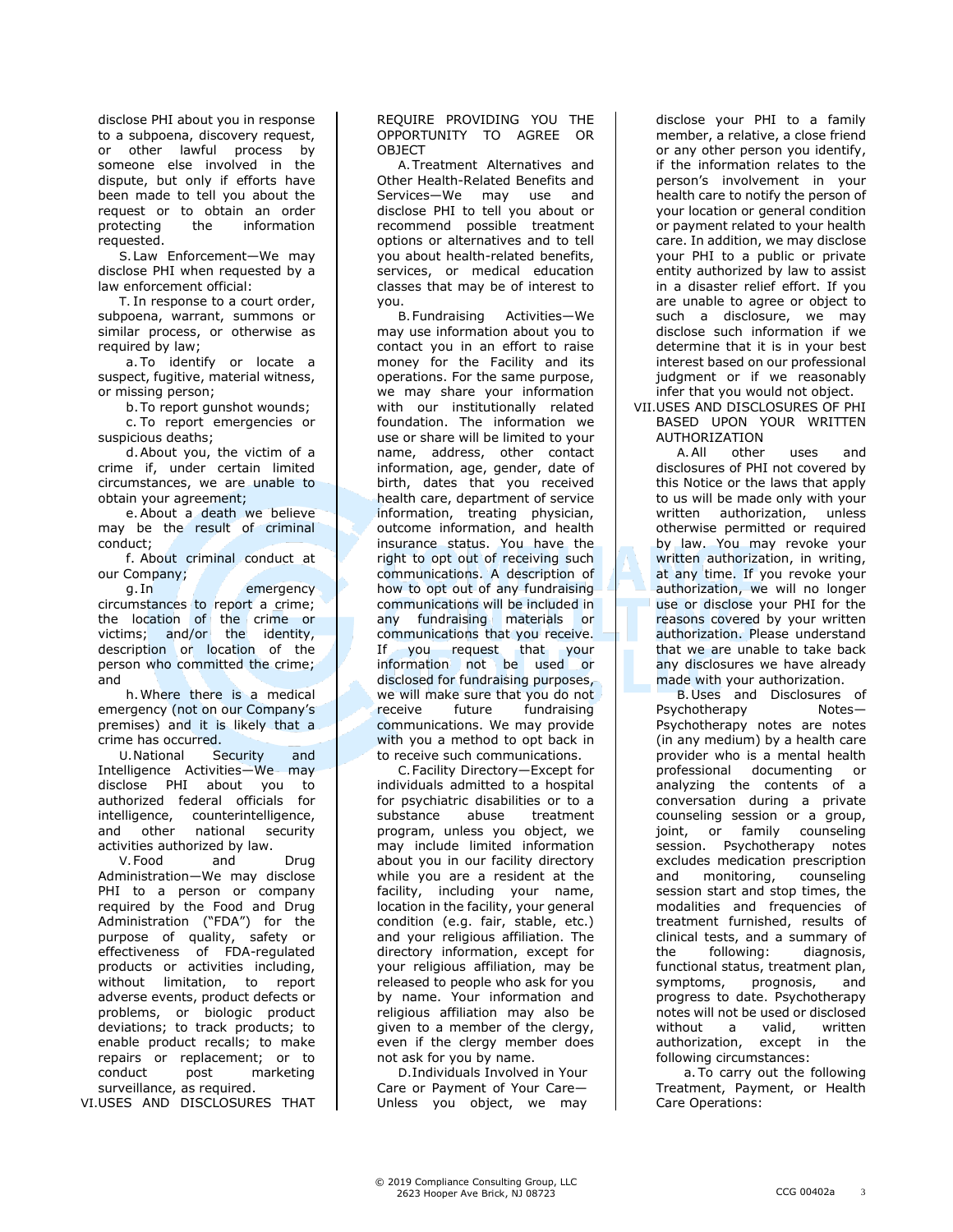b.Use by the originator of the psychotherapy notes for treatment;

c. Use or disclosure by the Facility for its own training programs in which students, trainees, or practitioners in mental health learn, under supervision, to practice or improve their skills in group, joint, family, or individual counseling; or

d.Use or disclosure by the Facility to defend itself in a legal action or other proceeding brought by the patient; and

e.A use or disclosure that is required by or permitted by the applicable regulations with respect to the oversight of the originator of the psychotherapy notes.

C.Use and Disclosure of Substance Abuse and HIV-Related Information—For disclosures concerning PHI relating to care for substance abuse or HIV-related testing and treatment, special restrictions apply. For example, we generally may not disclose this specially protected information in response to a subpoena, warrant, or other legal process unless you sign a special authorization, or a court orders the disclosure.

a. Substance abuse treatment information. If you are treated in a specialized substance abuse program, the confidentiality of alcohol and drug abuse patient records is protected by federal and state laws and regulations. Generally, we may not say to a person outside the program that you attend the program, or disclose any information identifying you as an alcohol or drug abuser, unless:

b.You consent in writing;

i. The disclosure is allowed by a court order; or

ii. The disclosure is made to medical personnel in a medical emergency or to qualified personnel for research, audit or program evaluation.

iii. Marketing—A signed authorization is required for the use or disclosure of your PHI for a purpose that encourages you to purchase or use a product or services except for certain limited circumstances, such as when the marketing communication is faceto-face or when marketing

includes the distribution of a promotional gift of nominal value provided by the Facility. An authorization is not required to describe a health-related product or service provided by use; to make communications to you regarding your treatment; or to direct or recommend alternative treatments, therapies, providers, or settings of care for you.

D.Disclosures that Constitute a Sale of PHI—A signed authorization is required for the use or disclosure of your PHI in the event that the Facility directly or indirectly receives remuneration for such use or disclosure, except under certain circumstances as allowed by federal or state law. For example, authorization is not needed if the purpose of the use or disclosure is for your treatment, public health activities, or providing you with a copy of your PHI.

VIII.WHEN WE MAY NOT USE OR DISCLOSE YOUR PROTECTED HEALTH INFORMATION

A.Except as described in this Notice, or as permitted by state or federal law, we will not use or disclose your PHI without your written authorization.

B.Your written authorization will specify particular uses or disclosures that you choose to allow. Under certain limited circumstances, the Facility may condition treatment on the provision of an authorization, such as for research related to treatment. If you do authorize us to use or disclose your PHI for reasons other than treatment, payment, or health care operations, you may revoke your authorization in writing at any time by contacting the Facility's Compliance Officer. If you revoke your authorization, we will no longer use or disclose your PHI for the purposes covered by the authorization, except where we have already relied on the authorization.

## IX. YOUR HEALTH INFORMATION RIGHTS REGARDING YOUR PHI

A.You have the following rights with respect to your PHI. The following briefly describes how you may exercise these rights.

B.Right to Request Restrictions of Your PHI— You have the right to request a

restriction or limitation on the PHI we use or disclose about you, including information used or disclosed for the purposes of treatment, payment, or health care operations. You may also request that your PHI not be disclosed to family members or friends who may be involved in your care.

C.You may request a restriction on the use or<br>disclosure of your PHI by disclosure of your PHI by submitting a written request to the Facility stating (1) what information you want to limit; (2) whether you want to limit our use, disclosure, or both; and (3) to whom you want the limits to apply.

D.We are not required to agree to your requested restriction, unless it involves the disclosure of PHI to a health plan for purposes of carrying out payment or health care operations that pertains solely to a health care item or service for which the Facility has been paid out of pocket in full by you or a third party (other than the health plan) on your behalf.

E. If we do agree to accept your requested restriction, we will comply with your request except as needed to provide you with emergency treatment. If restricted PHI is disclosed to a health care provider for emergency treatment, we will request that such health care provider not further use or disclose the information. In addition, you and the Facility may terminate the restriction if the other party is notified in writing of the termination.

X.RIGHT TO RECEIVE CONFIDENTIAL

COMMUNICATIONS AND/OR ALTERNATE COMMUNICATIONS— You have the right to request a Reasonable accommodation regarding how you receive communications of PHI. You have the right to request an alternative means of communication or an alternative location where you would like to receive communications. For example, you may ask that we only contact you via mail to a post office box. We will not request an explanation from you as to the basis for the request. You must submit your request in writing to